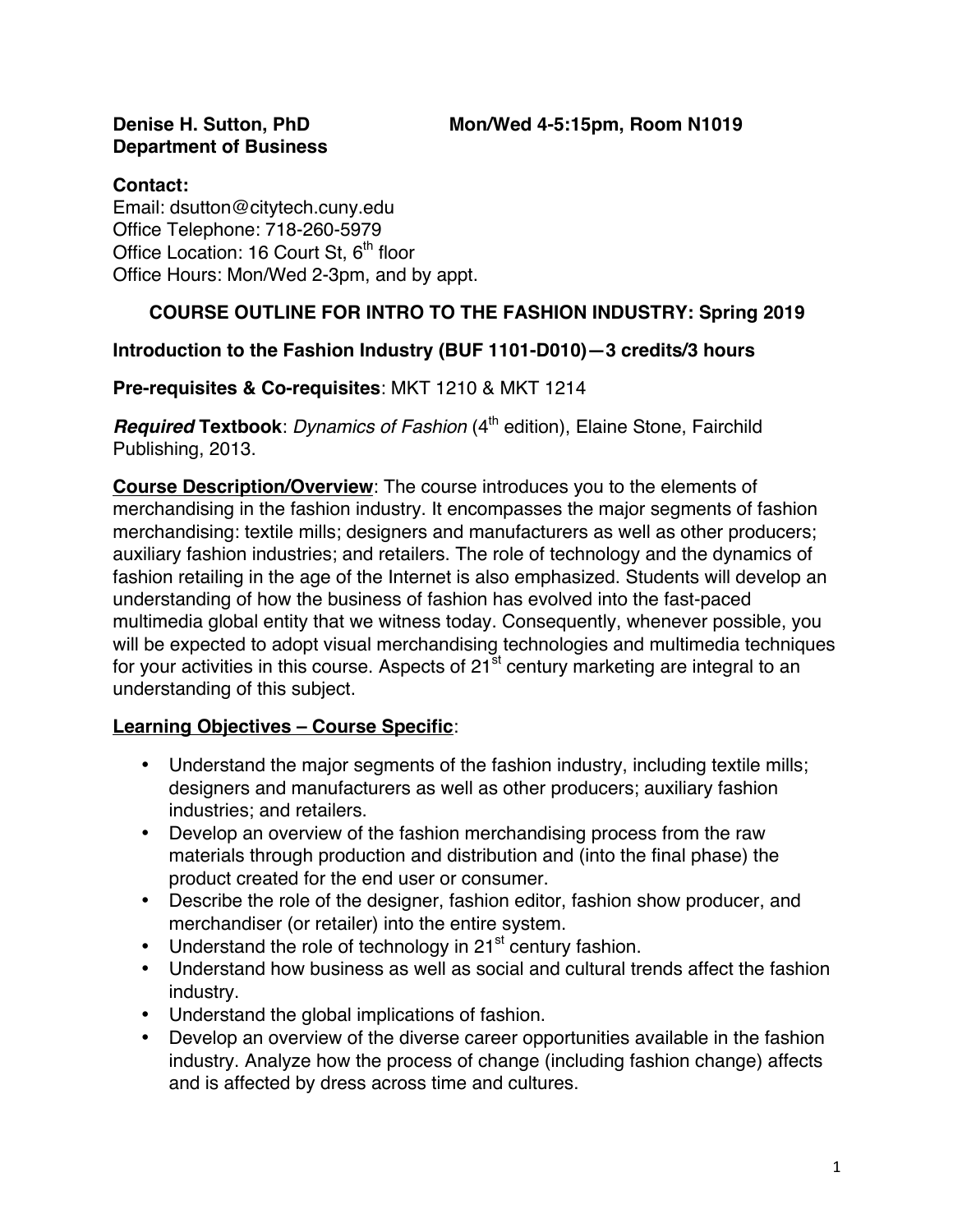# **Learning Objectives – General Education**:

- Foster an inquisitive mind that includes perspective taking and the ability to see relations in context.
- Locate, interpret, and critically analyze appropriate resources.
- Derive solutions through processes of communication and negotiation.
- Understand and evaluate value/moral systems in a social structural context that are part of organization, institutions, and cultures.

## **Student Learning Outcomes – Course Specific**:

- Demonstrate knowledge of the primary, secondary, and ancillary levels of the fashion industry and the use of Quick Response in these areas.
- Evaluate the interrelationship between the domestic and international fashion markets and their significance to the fashion industry.
- Develop knowledge of fibers, yarns, cloth construction, finishes and textile terminology necessary to determine quality of fabrics.
- Illustrate the importance of studying consumer behavior and its impact on merchandising strategies.
- Distinguish the relationship between fashion forecasting and the design and development of collections, lines and private label merchandise.
- Outline the various career opportunities in the fashion industry.

## **Student Learning Outcomes – General Education**:

- Effectively communicate ideas in written, oral, visual, and mathematical forms using appropriate technology.
- Develop critical thinking skills that move freely between core business principles and industry specific objectives.
- Develop professional level skills in the areas of comprehensive reading, writing and analytical skills.
- *Writing Related Goals*-1) Learn how to conduct research using databases and 2) develop the ability to describe and analyze an ethical problem and suggest possible solutions (final research paper assignment).

**CUNY's Academic Integrity Policy**: *Academic dishonesty is prohibited in The City University of New York*. Penalties for academic dishonesty include academic sanctions, such as failing or otherwise reduced grades, and/or disciplinary sanctions, including suspension, or expulsion. **Cheating** is the unauthorized use or attempted use of material, information, notes, study aids, devices or communication during an academic exercise. **Plagiarism** is the act of presenting another person's ideas, research or writings as your own. The following are some examples of plagiarism, but by no means is it an exhaustive list: **Internet Plagiarism** includes submitting downloaded term papers or parts of term papers, paraphrasing or copying information from the Internet without citing the source, and "cutting and pasting" from various sources without proper attribution.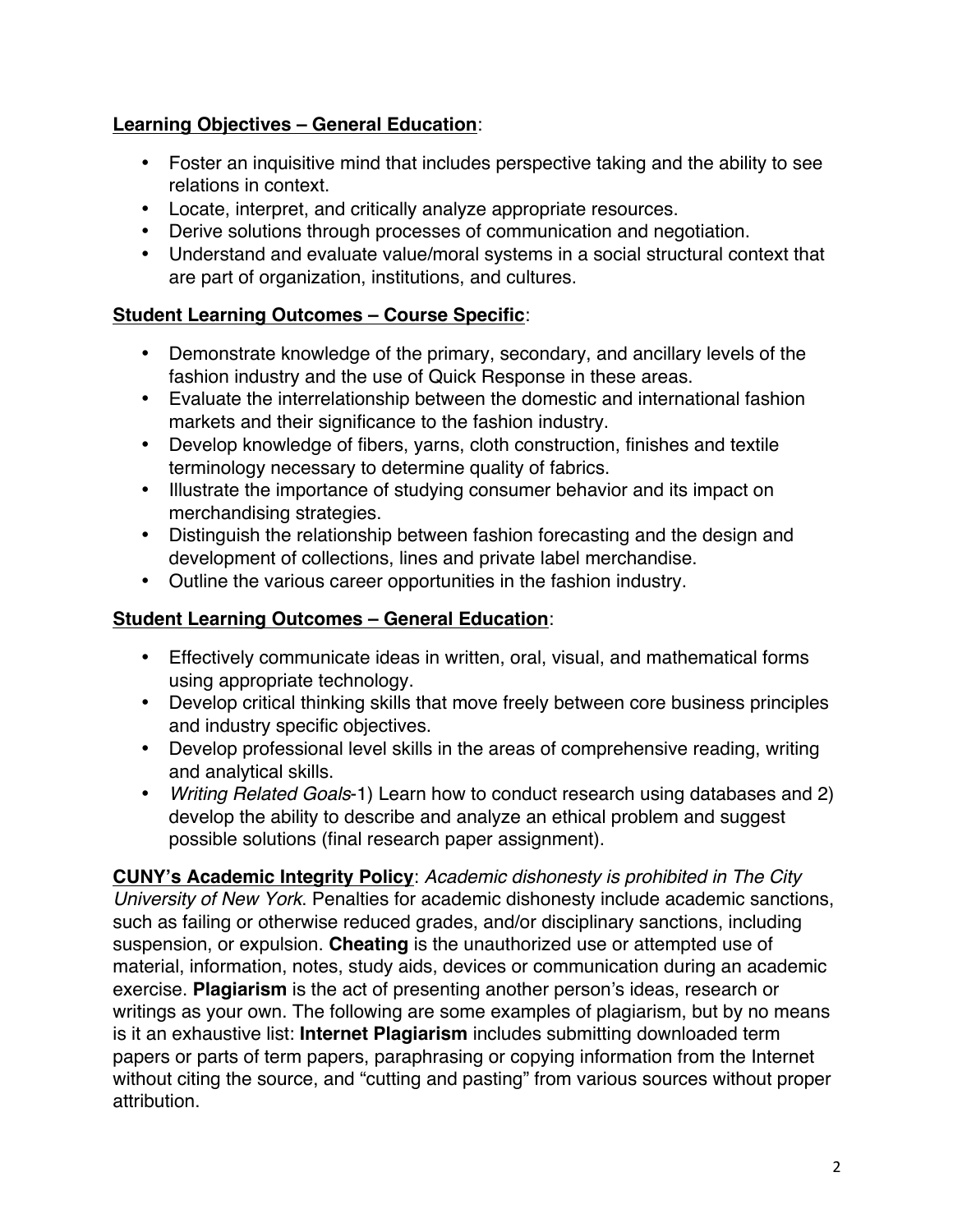For a more detailed explanation, you can find the full **Academic Integrity Policy** here: http://www.citytech.cuny.edu/aboutus/docs/policies/CUNY\_ACADEMIC\_INTEGRITY\_6- 2011.pdf

| <b>Class Meets</b> | <b>Allowable Absence(s)</b> |
|--------------------|-----------------------------|
| 1 time/week        | 2 classes                   |
| 2 times/week       | 3 classes                   |
| 3 times/week       | 4 classes                   |

## *Excessive absence/lateness will affect your grade.*

## **Grading Policy**:

The final term grade will be based on the following criteria:

- 1. Fashion Diversity research paper 25%
- 2. Class participation 25% (includes homework assignments and in-class work)
- 3. Midterm 25%
- 4. Quizzes 25% (six quizzes will be given, with the lowest score dropped)

**Grading System**: All grades will be based in proportion to the following scale:

| А  |   | 93-100  |
|----|---|---------|
| А- | = | 90-92.9 |
| B+ | = | 87-89.9 |
| B  | = | 83-86.9 |
| B- | = | 80-82.9 |
| C+ | = | 77-79.9 |
| C  | = | 70-76.9 |
| D  | = | 60-69.9 |
|    |   |         |

 $F = 59.9$  and below

**Assessment Methods**: Quizzes, Fashion Diversity Research Paper, Midterm, Class Participation.

**Course Technology/Resources**: Blackboard, textbook website, OWL

Blackboard: As a City Tech student, it is necessary to become familiar with Blackboard, the online instructional software. In order to learn more about Blackboard, visit the City Tech web support team in room G600 or call 718.254.8565 to find out about workshops for students. You may also visit, (use link below), for a Beginner's Guide to Blackboard.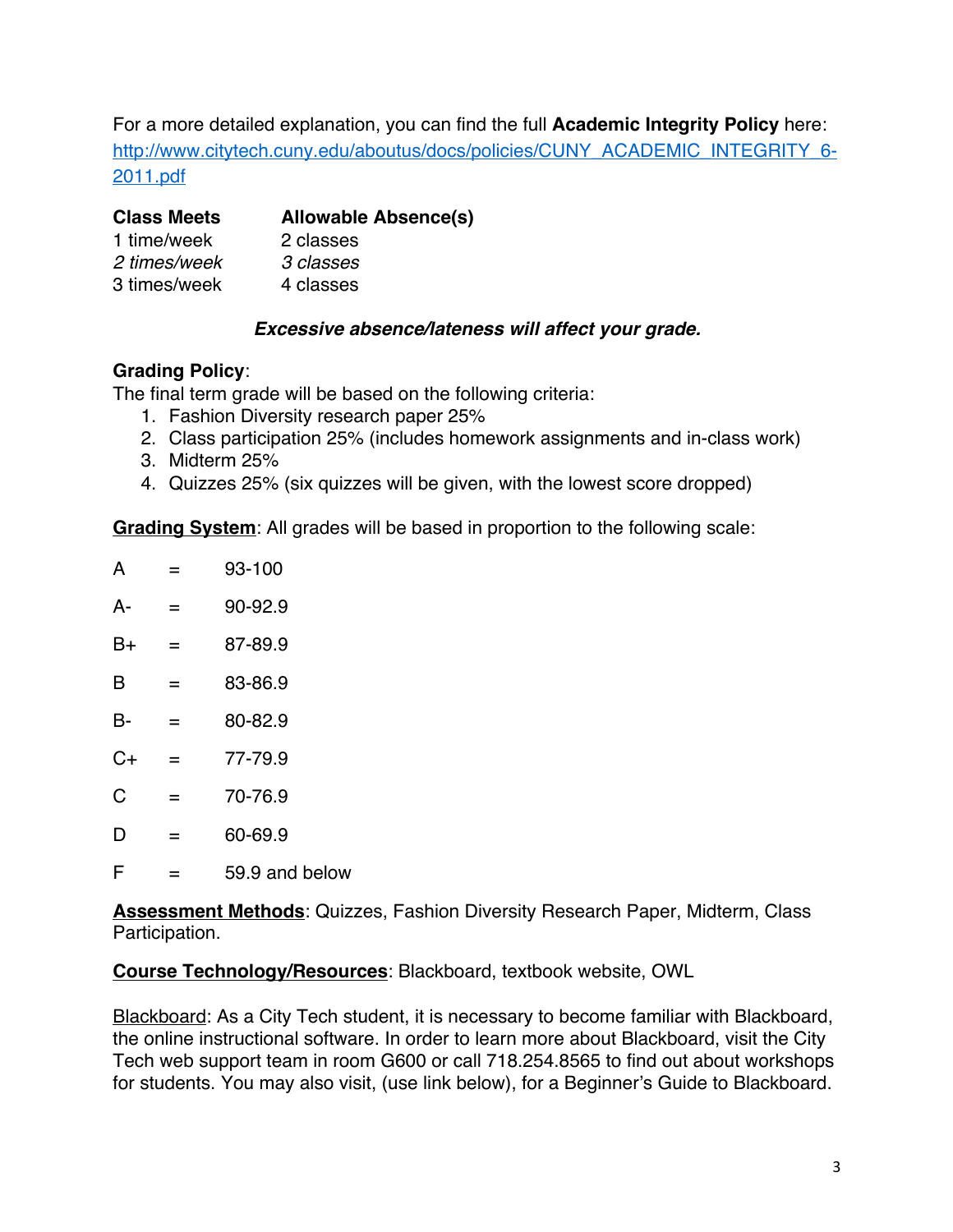http://websupport1.citytech.cuny.edu/websupport1/It/online/index.htm.

The best thing is to go to G600 and sign up for a workshop on how to use Blackboard. Important: Be sure to register at the CUNY Portal if you need a CUNY Portal ID to access Blackboard and other online resources. Go to http://www.cuny.edu, click on: "Portal Log in", then click on "Create a new account", then follow instructions.

O.W.L.: When you want to review references on how to write, the Online Writing Lab (OWL) is a good resource on writing almost anything. It is maintained by Purdue University. **Use it often!** http://owl.english.pu

## **Expectations**:

Students are expected to contribute to the class learning experience by participating in general class discussions. This will require reading the assignments in advance and then *actively participating during the class session*. Participation also includes asking questions or asking for clarification on course material or assignments!

Students are required to take in-class quizzes, write a fashion diversity research paper (to be discussed in class), and complete the midterm exam.

## **Class Schedule**:

## **Week One:**

| Jan 28/Mon         | <b>Welcome! Review syllabus</b>                                                       |
|--------------------|---------------------------------------------------------------------------------------|
| Jan 30/Wed         | Be prepared to discuss CH 1 "A Century of Fashion" from<br>Dynamics of Fashion (DOF), |
|                    | *assignment due (tignon head wrap)                                                    |
| <b>Week Two:</b>   |                                                                                       |
| Feb 4/Mon          | Continue to discuss CH 1                                                              |
| Feb 6/Wed          | Be prepared to discuss CH 2 "The Nature of Fashion"                                   |
| <b>Week Three:</b> |                                                                                       |
| Feb 11/Mon         | Be prepared to discuss CH 3 "The Environment of Fashion"                              |
| Feb 13/Wed         | QUIZ (CH 1, 2, 3), Be prepared to discuss CH 4 "The Movement of<br>Fashion"           |
| <b>Week Four:</b>  |                                                                                       |
| Feb 18/Mon         | <b>No Class-College Closed</b>                                                        |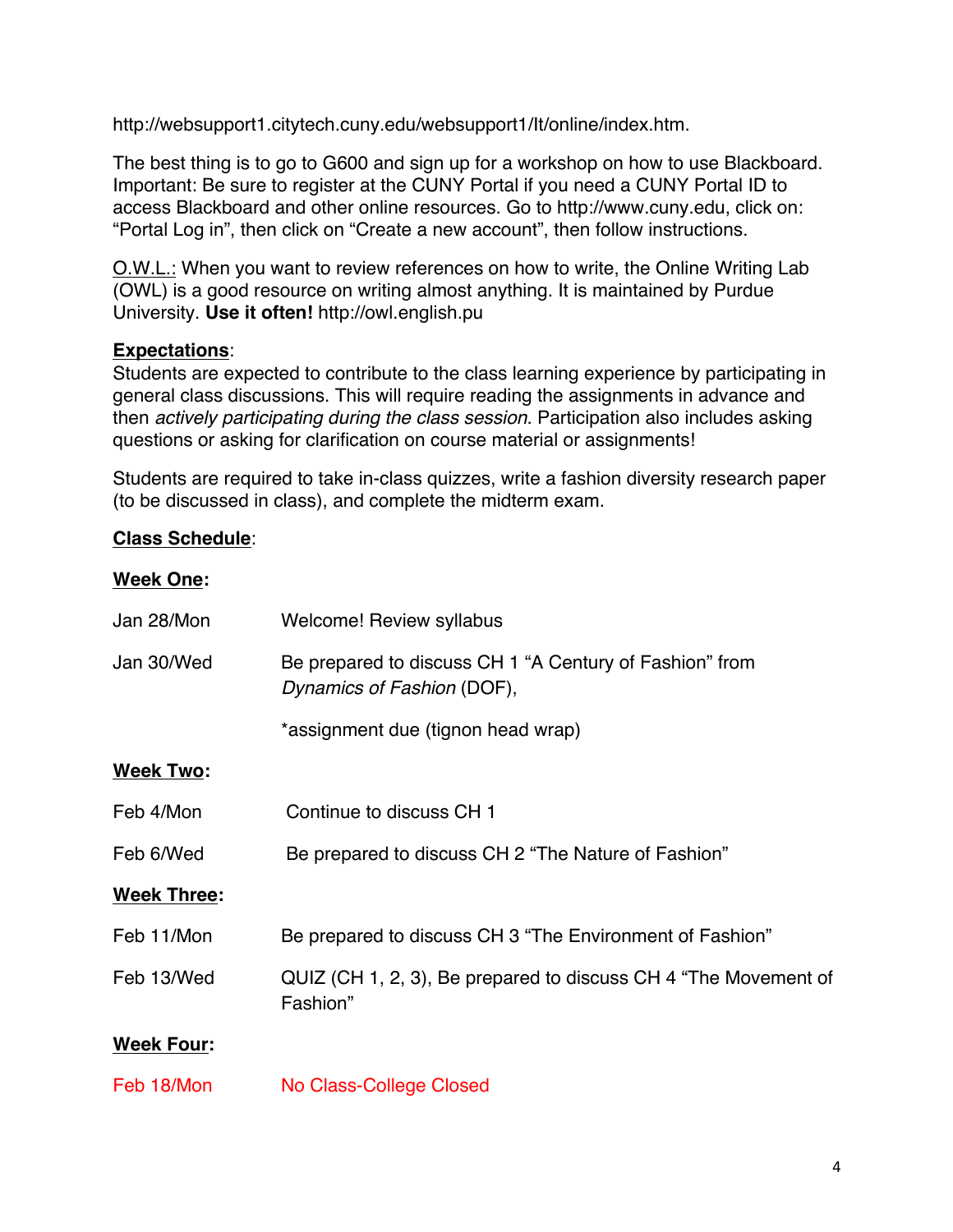| Feb 20/Wed         | Be prepared to discuss CH 5 "The Business of Fashion"<br>*assignment due (interviews) |
|--------------------|---------------------------------------------------------------------------------------|
| <b>Week Five:</b>  |                                                                                       |
| Feb 25/Mon         | Be prepared to discuss CH 6 "Textiles: Fibers and Fabrics"                            |
| Feb 27/Wed         | QUIZ (CH 4, 5, 6) Be prepared to discuss CH 7 "Leather and Fur"                       |
|                    | *Discuss research paper assignment                                                    |
| <b>Week Six:</b>   |                                                                                       |
| March 4/Mon        | <b>Library Research Session</b>                                                       |
| March 6/Wed        | Be prepared to discuss CH 8 "Product Development"                                     |
| <b>Week Seven:</b> |                                                                                       |
| March 11/Mon       | Be prepared to discuss CH 9 "Women's Apparel"                                         |
| March 13/Wed       | QUIZ (CH 7, 8, 9) Be prepared to discuss CH 10 "Men's Apparel"                        |
|                    | *Topic for research paper due                                                         |
| <b>Week Eight:</b> |                                                                                       |
| March 18/Mon       | Be prepared to discuss CH 11 "Children's & Teens' Apparel"                            |
| March 20/Wed       | <b>Review for Midterm</b>                                                             |
| <b>Week Nine:</b>  |                                                                                       |
| March 25/Mon       | <b>Midterm Exam</b>                                                                   |
| March 27/Wed       | Be prepared to discuss CH 12 "Innerwear, Bodywear, Legwear"                           |
| <b>Week Ten:</b>   |                                                                                       |
| April 1/Mon        | Be prepared to discuss CH 13 "Accessories"                                            |
|                    | *Research paper thesis and sources due                                                |
| April 3/Wed        | QUIZ (CH 11, 12, 13) Be prepared to discuss CH 14 "Beauty"                            |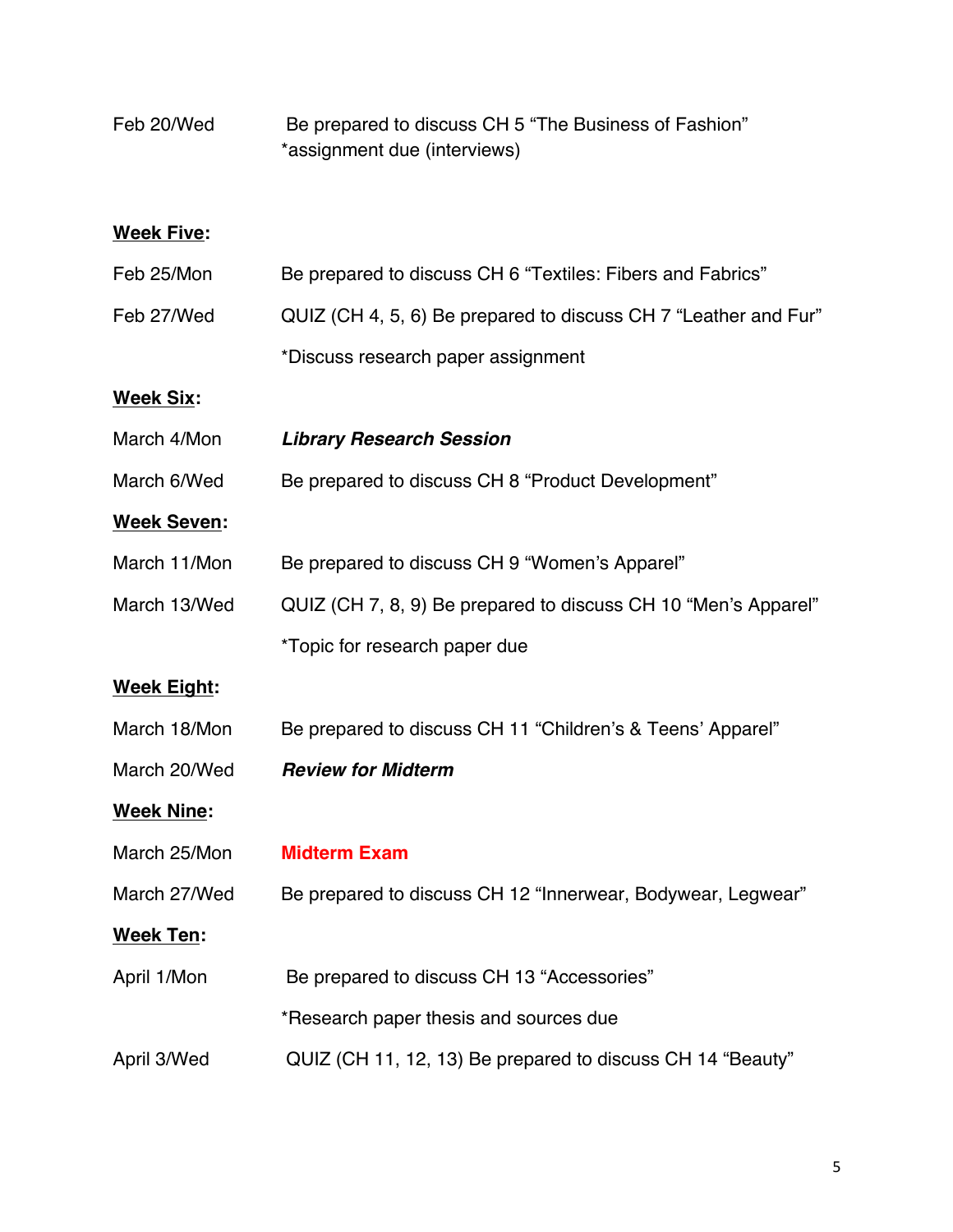# **Week Eleven:**

| April 8/Mon            | Be prepared to discuss CH 15 "Home Fashions"                                    |
|------------------------|---------------------------------------------------------------------------------|
| April 10/Wed           | Guest Speaker: Fashion designer, Allan Virgo                                    |
| <b>Week Twelve:</b>    |                                                                                 |
| April 15/Mon           | QUIZ (14, 15) Be prepared to discuss CH 17 "Global Sourcing<br>& Merchandising" |
| April 17/Wed           | Be prepared to discuss CH 18 "Fashion Retailing"                                |
| <b>Week Thirteen:</b>  |                                                                                 |
| April 22/Mon           | <b>SPRING BREAK</b>                                                             |
| April 24/Wed           | <b>SPRING BREAK</b>                                                             |
| <b>Week Fourteen:</b>  |                                                                                 |
| April 29/Mon           | Film: "Fresh Dressed"                                                           |
| May 1/Wed              | QUIZ (CH 17, 18), Be prepared to discuss CH 20 "Fashion Auxiliary<br>Services"  |
| <b>Week Fifteen:</b>   |                                                                                 |
| May 6/Mon              | Presentations                                                                   |
| May 8/Wed              | Presentations                                                                   |
| <b>Week Sixteen:</b>   |                                                                                 |
| May 13/Mon             | Presentations                                                                   |
| May 15/Wed             | No Class (Reading Day)                                                          |
| <b>Week Seventeen:</b> |                                                                                 |
| May 20/Mon             | Presentations                                                                   |
| May 22/Wed             | Presentations, Research Paper DUE (in class)                                    |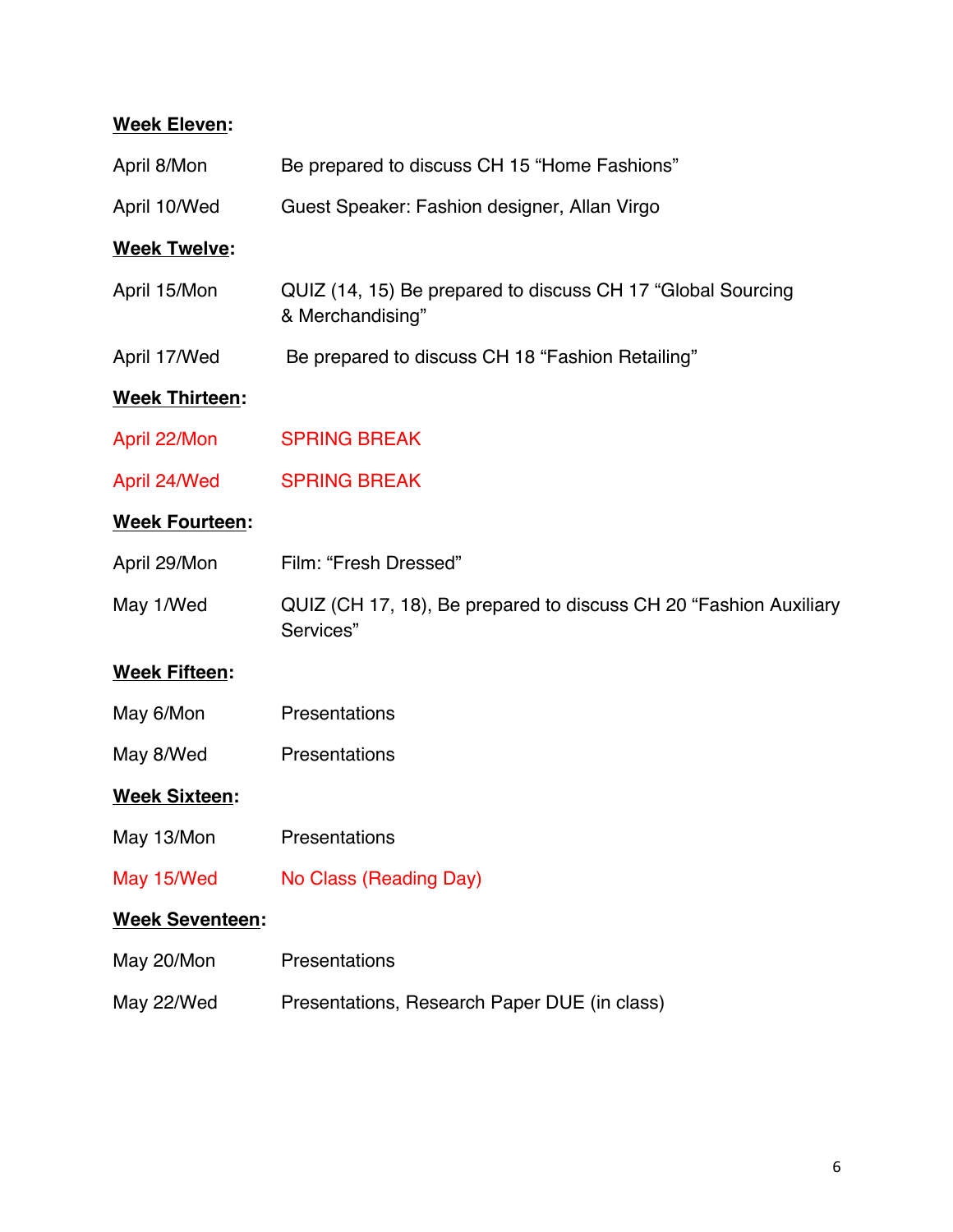## **Introduction to the Fashion Industry/BUF 1101**

Engagement Writing Assignment, due Feb.  $20<sup>th</sup>/Wed.$  (in class)

Students will interview **two people** (grandparent, family member, family friend, neighbor, etc.) who were adults 30 years ago. Ask participants how fashions mirrored the times of 30 or more years ago, reflecting on:

- How they lived and what were their beliefs: Urban, suburban, rural? Conservative/liberal?
- Their values—what was important to them: education? Career? Trade/business/entrepreneur? Family?
- The degree of rigidity in the class structure: How was that reflected in how they dressed? What they considered appropriate?
- Ask them what activities they participated in—social, religious, political, etc.

#### **Format:**

At least two pages, typed, double-spaced, 1" margins, 12 point font. Bring hard copy to class, will report findings to class and turn in assignment. List the questions you asked participants and write out their answers—this can be done using bullet points. At the end of the paper, you should draw conclusions based on material in chapters one and two of the textbook.

#### **Grading:**

This is a low-stakes writing assignment and will not be given a formal grade. However, it will count toward class participation since students will report findings to class, and there will be a class discussion.

Late papers not accepted.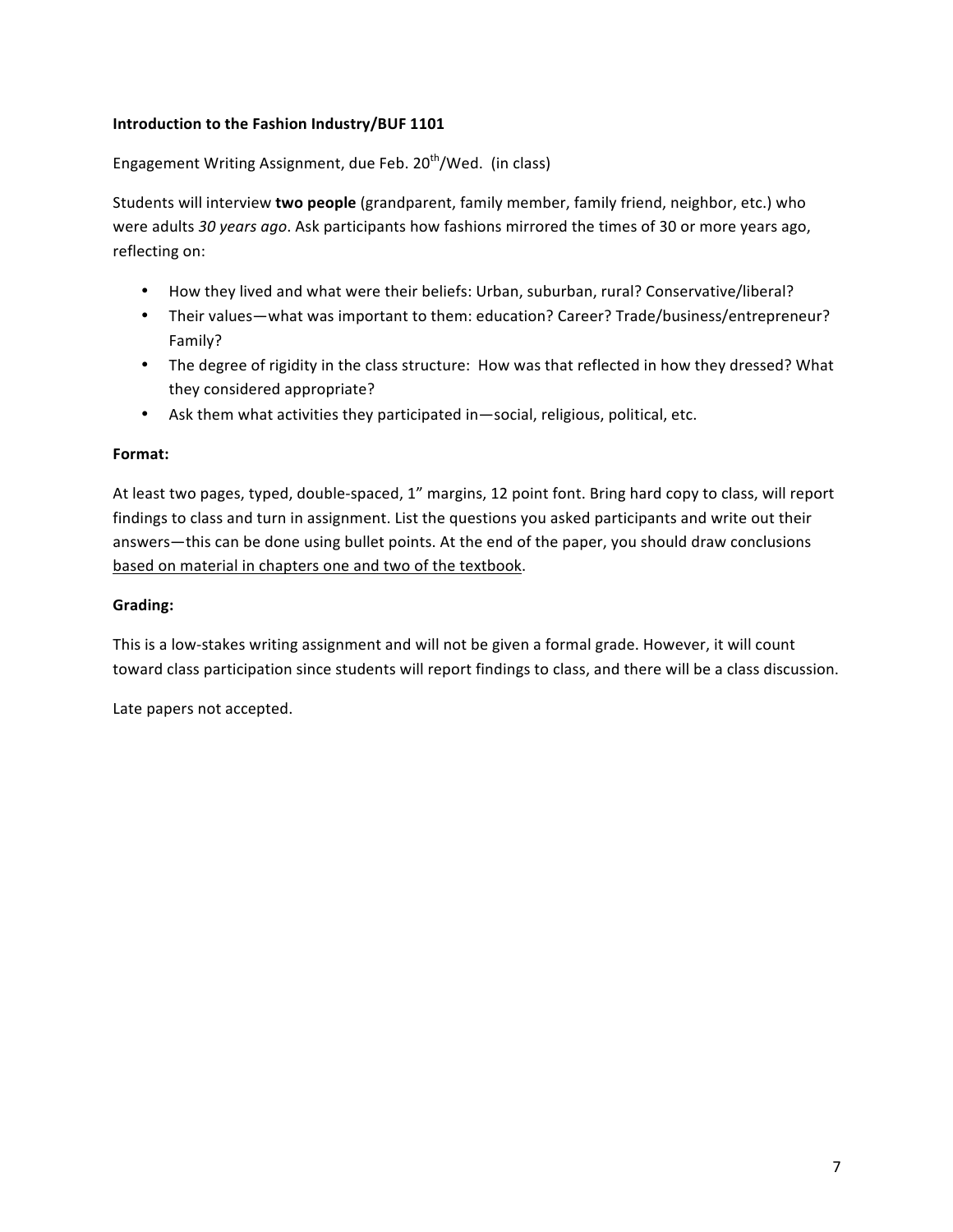# **BUF 1101: Introduction to the Fashion Industry**

# **Diversity in the Fashion Industry Research Paper (5 pp)**

## **The term paper will cover the following areas**:

- A. Identify an issue that is related to diversity in the fashion industry. Issues of diversity can include: body size, race, social class, religion/modesty, gender, LGBTQ, cultural appropriation as well as the lack of diversity in the board room and the runway to digital editing in fashion magazines, etc. Remember that the fashion industry includes beauty skin, nail and hair care, color cosmetics, fragrance;
- B. Why is this issue important? What are some of the **core beliefs** that lead to the problem? (the belief that a thin body is better, for instance, or men are naturally better at finance). Here you can include a personal viewpoint and evaluation;
- C. How does this issue manifest in the fashion industry? Examples? Use theories from the textbook to support your argument: theory of cultural appropriation, upward flow theory of fashion adoption, etc.;
- D. Describe the impact this issue has on the fashion industry (lost revenue, brand image, etc.);
- E. What is the impact on consumers? Can it impact their core beliefs?
- F. Take a stand in your paper! ("I believe that women have a place in the boardroom, and research shows having women on your board increases profits…") And then make suggestions for change: how can this issue be resolved or how can its negative impact be minimized?
- G. Use library research databases for research.

## *Also to be included*:

- Headings between each of the above sections: Introduction, Diversity Issue (A, B, C), Impact on Fashion Industry, Core Beliefs, Theories, (D), Impact on Consumers (E), Suggestions for Change, (F) Conclusion;
- Write in detail and description. Must be APA in-text citation and references;
- Five pages, double-spaced, normal margins, 12-point font.

Please note that any visuals (photos, charts, graphs, etc.) are *in addition* to the five-page paper. APA format for documentation should be carefully followed. Be sure to use the Writing Center to proof read your work. Use the library databases and contact your liaison should you need assistance.

This paper is to be presented orally, and presentation should be approximately 5 minutes in length. All students must partake in the presentation.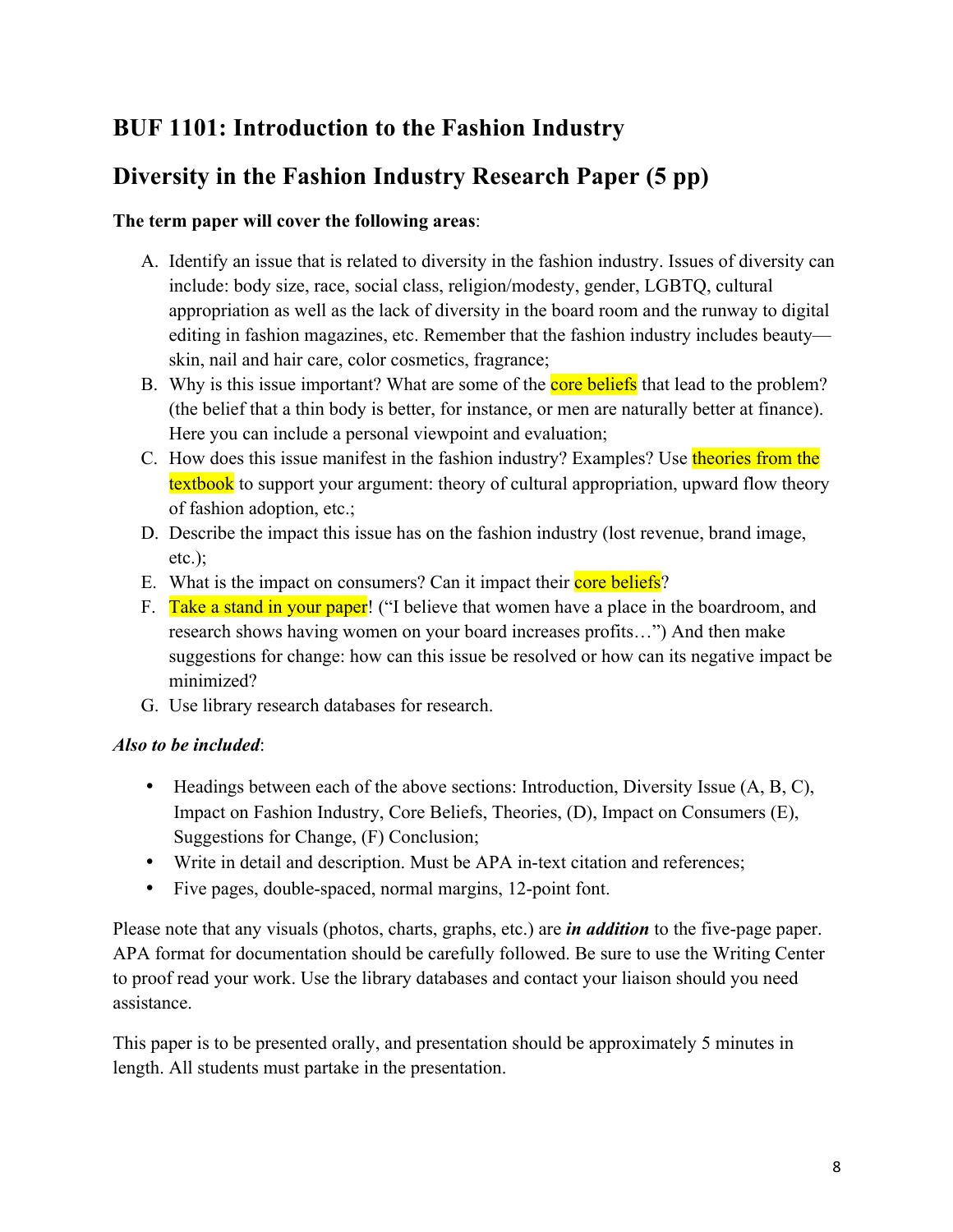*\*to be used in GenEd assessment (ethical reasoning), Spring 2019.*